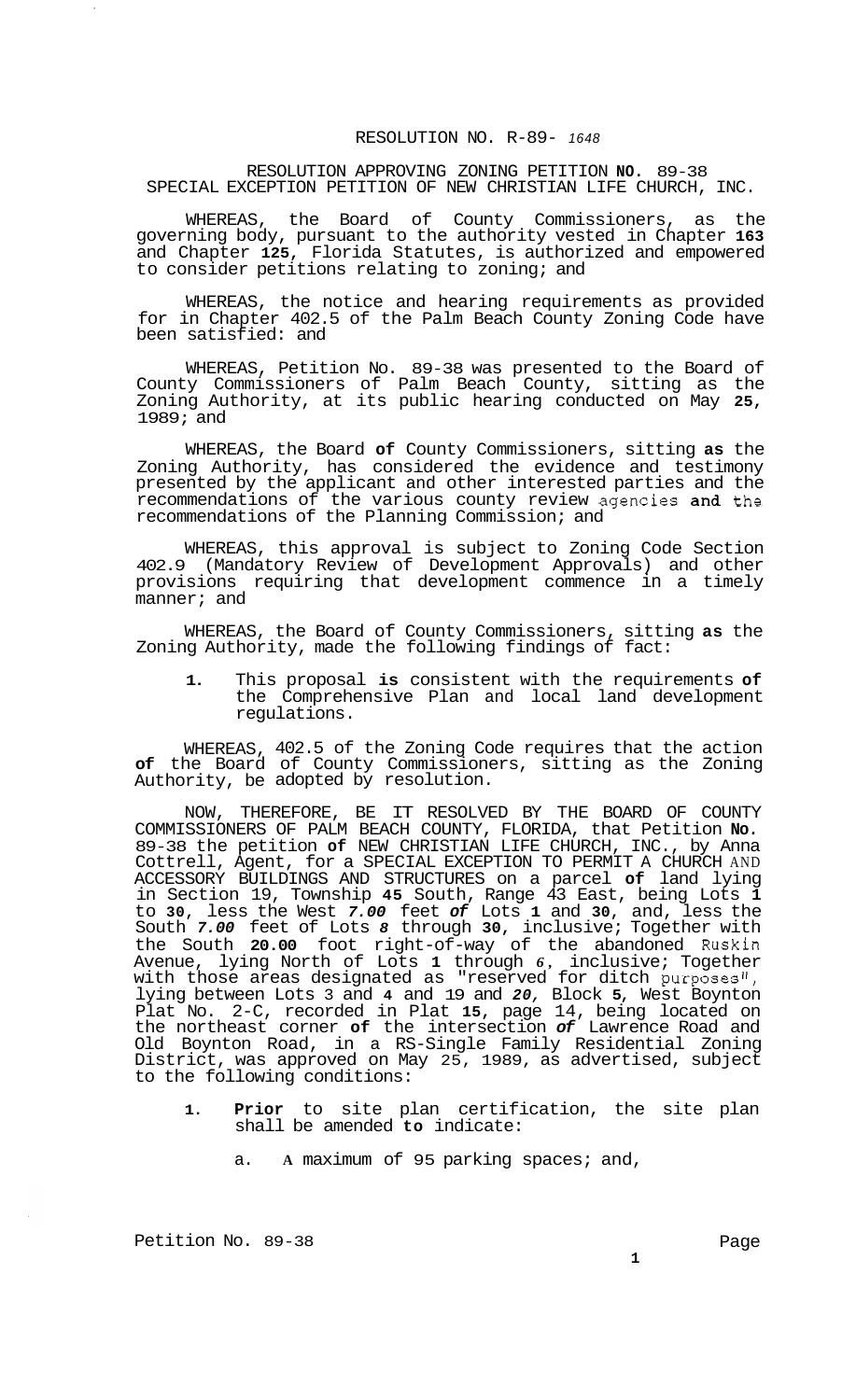- b. An alternative betterment plan to consolidate interior parking spaces and tree planting requirements within a **600** square foot island located north of the eastern access point.
- **2.**  The petitioner shall be allowed to locate the required landscape islands in the more appropriate way that will promote maximum preservation of native vegetation and safe vehicular circulation.
- **3.**  Prior to clearing of any vegetation on site a preclearing inspection shall be required.
- **4.**  There shall be no parking of vehicles within landscaped areas, rights-of-way, or interior drives.
- **5.**  Outdoor lighting used to illuminate the premises shall be **low** intensity, shielded, and directed away from adjacent properties and streets, shining only on the subject site. Lighting standards shall not exceed eight *(8)* feet in height.
- *6.*  **No** outdoor loudspeaker system shall. be permitted on site.
- *7.*  Off premise signs shall not be permitted on site.
- *8.*  Use of the site shall be limited to a church and associated classrooms. The classrooms shall be limited as an accessory use to the church during service hours and special programmed events.
- *9.*  Sewer service is available to the property. Therefore, no septic tank shall be permitted to the site.
- **10.**  Water service is available to the property. Therefore, no well shall be permitted on the site to provide potable water.
- **11.**  The Developer shall provide discharge control and treatment for the stormwater runoff in accordance with all applicable agency requirements in effect at the time of the permit application. However, at a minimum, this development shall retain onsite the stormwater runoff generated by a three **(3)** year-one **(1)** hour storm with a total rainfall of **3** inches as required by the Permit Section, Land Development Division. In the event that the subject site abuts a Department of Transportation maintained roadway, concurrent approval from the Florida Department of Transportation will also be required. The drainage system shall be maintained in an acceptable condition as approved by the County Engineer. In the event that the drainage system is not adequately maintained as determined by the County Engineer, this matter will be referred **to** the Code Enforcement Board for enforcement.
- **12.**  Within *90* days of approval of this project, the property owner shall convey to Palm Beach County Land Development Division by road right-of-way warranty deed for:
	- a. Lawrence Road, 54.5 feet from centerline; and,

Petition **No.**  $89-38$  Page